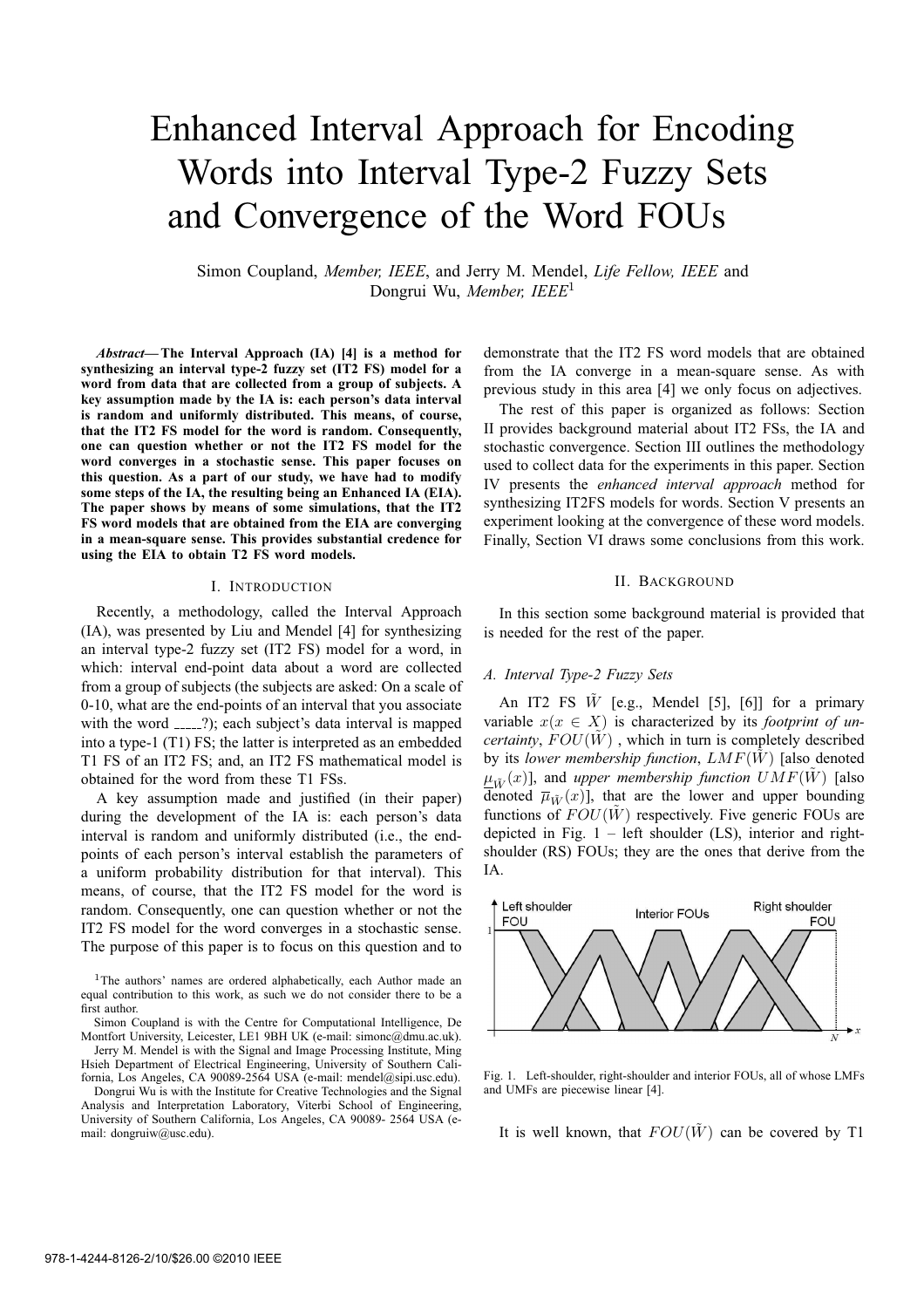$FSS<sup>1</sup>$  (some of which are normal FSs, but most of which are not) called *embedded T1 FSs,* W<sup>i</sup> , i.e.:

$$
\tilde{W} = \bigcup_{i=1}^{\infty} W^i \tag{1}
$$

Equation (1) is often called the Mendel-John wavy-slice representation for a T2 FS [8], specialized to an IT2 FS [7].

Similarity of word IT2 FSs plays a very important role in this paper. A measure of similarity between words must simultaneously provide a measure of the similarity between two word's FOU-shapes and the proximity of the word's FOUs, because word FOUs are ordered on the scale of a primary variable. Wu and Mendel [11] explain why the Jaccard similarity measure,  $s_J(\tilde{A}, \tilde{B})$ , is most useful for computing the similarity between two word IT2 FSs,  $\tilde{A}$  and  $\tilde{B}$ . Their formula for  $s_{\rm J}(\tilde{A}, \tilde{B})$ , used by us to study the convergence of a word's FOU, is:

$$
s_{J}(A, B) = \frac{\sum_{i=1}^{N} [\min(\overline{\mu}_{\tilde{A}}(x_i), \overline{\mu}_{\tilde{B}}(x_i)) + \min(\underline{\mu}_{\tilde{A}}(x_i), \underline{\mu}_{\tilde{B}}(x_i))]}{\sum_{i=1}^{N} [\max(\overline{\mu}_{\tilde{A}}(x_i), \overline{\mu}_{\tilde{B}}(x_i)) + \max(\underline{\mu}_{\tilde{A}}(x_i), \underline{\mu}_{\tilde{B}}(x_i))]} \tag{2}
$$

# *B. Interval Approach (IA) for Encoding a Word into an IT2 FS*

The IA consists of two parts, the *Data part* (Fig. 2) and the *Fuzzy Set (FS) part* (Fig. 3). In the Data part, data intervals  $[a^{(i)}, b^{(i)}]$  that have been collected from a group of n subjects  $(i = 1, \ldots, n)$  are pre-processed, after which data statistics are computed for the m surviving intervals. In the FS part, FS uncertainty measures are established for a pre-specified T1 membership function (MF) [always beginning with the assumption that the FOU is an interior FOU (Fig. 1), and, if needed, later switching to a shoulder FOU (Fig. 1)]. Then the parameters of the T1 MF are determined using the data statistics, and the derived T1 MFs are aggregated using union leading to an FOU for a word, and finally to a mathematical model for the FOU.

Referring to the Data part of the IA, observe in Fig. 2 that preprocessing the *n* interval end-point data  $[a^{(i)}, b^{(i)}]$  (*i* = 1 m) consists of *four* stages: (1) had data processing 1,...,n) consists of *four stages*: (1) bad data processing, (2) outlier processing, (3) tolerance-limit processing, and (4) reasonable-interval processing2. For the details of each of these steps, see [4]. As a result of data preprocessing, some of the  $n$  interval data are discarded and the remaining  $m$ intervals are re-numbered,  $1, 2, \ldots, m$ . A uniform probability distribution is assigned to *each* of the m surviving data intervals after which the mean and standard deviation are computed for each of them.

The FS part of the IA consists of nine steps (Fig. 3):



Fig. 2. Data part of the IA approach. Note that the output statistics feed into the Fuzzy Set part of the IA in Fig. 3 [4].

- 1) Because the mapping from an interval of data to a T1 MF only uses the mean and standard deviation of the assigned uniform probability distribution, only T1 MFs with two degrees of freedom can be used, namely a symmetrical triangle interior T1 MF, a left-shoulder T1 MF, or a right-shoulder T1 MF.
- 2) The mean and standard deviation are chosen as the uncertainty measures for these deterministic T1 MFs.
- 3) The mean and standard deviation are computed for these three T1 FSs (see Table II in [4]).
- 4) The parameters of each T1 FS (triangle, left- or rightshoulder) are computed by equating the mean and standard deviation of that T1 FS to the mean and standard deviation, respectively, of a data interval. Because these results are also used in this paper, they are summarized in Table I.
- 5) The set of  $m$  data intervals, are classified as an interior, left-shoulder or right-shoulder FOU, using the classification diagram<sup>3</sup> depicted in Fig. 4. On that diagram,  $m_l$  and  $m_r$  are the mean values of the left and right end-points of the surviving  $m$  intervals.
- 6) Once a classification has been made as to the kind of FOU for a specific word, each of the word's remaining

<sup>3</sup>This diagram was obtained by using three simple obvious inequalities: (a) the right-end of a data-interval for a word has to be larger than the leftend of that interval,  $b_{MF}^{(i)} > a_{MF}^{(i)}$ ; (b) the left-end of a symmetric triangle T1 MF has to be greater than or equal to zero,  $a_{MF}^{(i)} \ge 0$ ; and, (c) the right-end of that triangle has to less than or equal to 10,  $b_{MF}^{(i)} \leq 10$ , and<br>by then using the formulas that are given in the first row of Table I for  $a_{MF}^{(i)}$  and  $b_{MF}^{(i)}$  in these inequalities.

<sup>&</sup>lt;sup>1</sup>On the continuous case: for any point within the FOU, we can find a continuous T1 FS passing through it. As an FOU is the union of all such points, the FOU is completely covered by the continuous T1 FSs.

<sup>2</sup>A data interval is said to be [4] *reasonable* if it overlaps with another data interval – the same word must mean something in common for different people,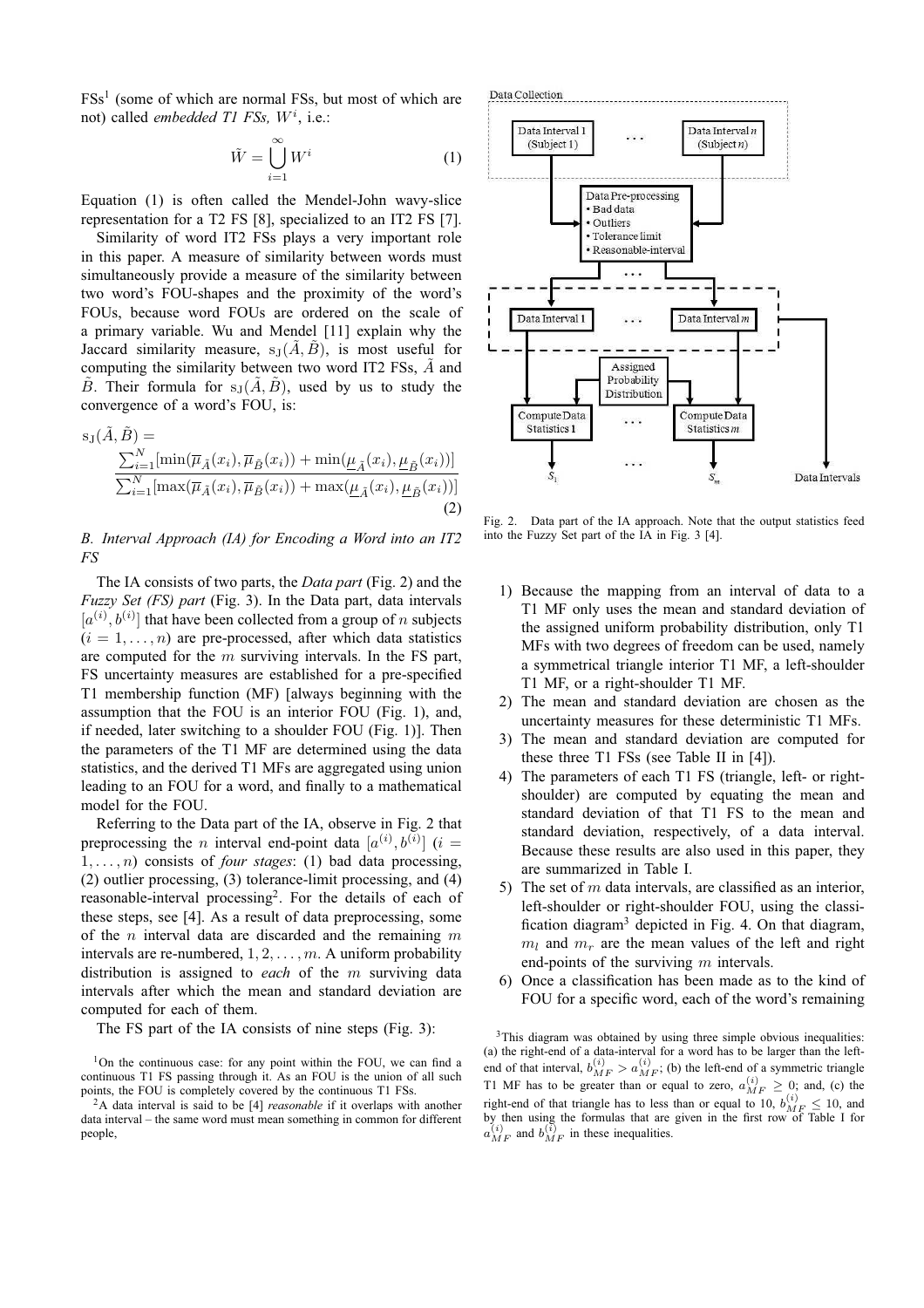

Fig. 3. Fuzzy set part of the IA [4].

 $m$  data intervals are mapped into their respective (embedded) T1 FSs using the equations that are given in Table I.

- 7) It is possible that some of the  $m$  embedded T1 FSs are inadmissible, i.e. they violate  $a_{MF}^{(i)} \ge 0$  and  $b_{MF}^{(i)} \le 10$ ,<br>because the FOU classification procedure was based on because the FOU classification procedure was based on statistics and not on each realization. Those T1 FSs are deleted, so that there will be  $m^*$  remaining embedded T1 FSs, where  $m^* \leq m$ . The number  $m^*$  is the starting point for our convergence study. Using the Wavy Slice Representation Theorem for an IT2FS [8], [7] a word's IT2 FS  $\tilde{W}$  is then computed as in (1), where  $W^i$  is the just-computed *i*<sup>th</sup> embedded T1 FS  $(i = 1, 2, ..., m^*)$ .<br>A mathematical model is obtained for  $\tilde{W}$  by unner
- 8) A mathematical model is obtained for  $\tilde{W}$  by upper bounding and lower bounding it using piece-wise linear bounds.

A word (see Fig. 1) that is modeled by an interior FOU has an UMF that is a trapezoid and a LMF that is a triangle, but in general neither the trapezoid nor the triangle are symmetrical. A word that is modeled as a left- or right-shoulder FOU has trapezoidal upper and lower MFs; however, the legs of the respective two trapezoids are not necessarily parallel.



Fig. 4. Classification diagram for the IA [4].

TABLE I

TRANSFORMATIONS OF THE UNIFORMLY DISTRIBUTED DATA INTERVAL  $[a^{(i)},b^{(i)}]$  into the Parameters  $a_{MF}^{(i)}$  and  $b_{MF}^{(i)}$  of a T1 FS [4].



## *C. Stochastic Convergence and its Application in this Paper*

Four popular forms of stochastic convergence are [9]: convergence in distribution, convergence in probability, convergence with probability 1 and convergence in mean square. It is well known (e.g., [9]) that convergence in mean square implies convergence in probability (the converse is not true), and convergence in probability implies convergence in distribution (the converse is not true). In this paper, our focus is on convergence in mean square of the FOU word models. We do this by testing for convergence of the similarity of the FOUs, more on this in Section V.

The IA maps the assumed random interval end-points into an FOU. Even though this mapping is linear (see Table I), by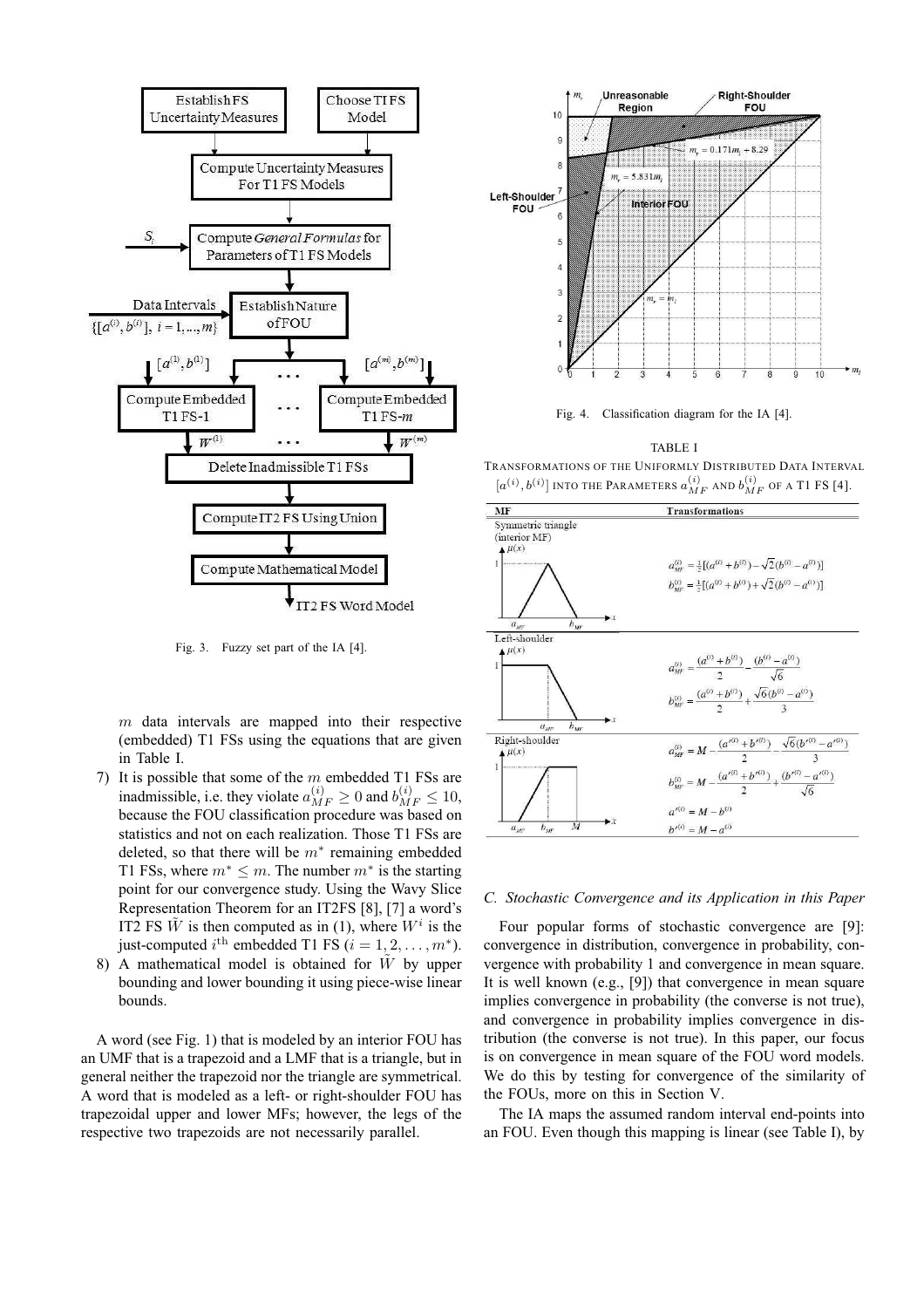the time the set of  $m^*$  T1 FSs is upper and lower bounded the resulting upper and lower MFs for the FOU are very non-linear functions of the surviving  $m^*$  data intervals. This means that it is not possible to compute the mathematical probability distributions for the parameters of the FOU (and their associated population means and variances) or for the FOU (it depends jointly on all of its parameters). Instead, the FOU is viewed herein as a generic non-linear function of the  $m^*$  data intervals, i.e.,

$$
FOU(W) = h(\{[a^{(i)}, b^{(i)}], i = 1, 2, \dots, m^*\})
$$
 (3)

Another well-known fact from probability theory is [10]: AIf the parameters of a continuous function converge in probability to their true values, then that function also converges to its true value.. Unfortunately, we do not know what the "true" values are for the parameters of the FOU or for the function  $h$ ; hence, this result is not used by us at this time. Instead, our approach is to study the mean-square convergence of the *entire FOU* by using similarity numbers, as explained next.

Given  $m^*$  surviving data intervals, we choose 25, 50, 75, ..., etc. subsets of these  $m^*$  intervals. For the purposes of the present discussion, let  $m_1^*$  and  $m_2^*$  denote successive subsets of intervals where the first value of  $m_1^*$  must be 25 (our smallest subset). By using random sampling (explained more in Section V), 100 sets of  $m_1^*$ and  $m_2^*$  intervals are created. Using the IA (actually an enhanced IA–EIA, as explained in Section IV) the following FOUs are computed:  $\hat{FOU}(W(i|m_1^*))(i=1,2,\ldots,100)$ <br>and  $\hat{FOU}(W(i|m_1^*))(i=1,2,\ldots,100)$ . Then the following and  $FOU(W(j|m_2^*))$  $(j = 1, 2, \ldots, 100)$ . Then the following 10,000 Jaccard similarity measures are computed: 10,000 Jaccard similarity measures are computed:

$$
s_J[FOU(W(i|m_1^*)), FOU(W(j|m_2^*))] \ i, j = 1, 2, \dots, 100
$$
\n(4)

This collection of 10,000 random numbers is denoted

$$
s_{J}(l(m_1^*, m_2^*))\tag{5}
$$

Because all of these 10,000 random numbers are used, as explained next, their ordering is unimportant, so the exact mapping from  $i, j$  to  $l$  is not important.

Our target number for the similarities in (4) is 1. If it can be shown that the random sequence of 10,000 numbers in (5) converges in mean-square to this target number, then it can be said, that: *using the IA, convergence in mean square occurs for* FOU(W).

Both the sample mean and standard deviation of the 10,000  $s_J(l(m_1^*, m_2^*))$  are computed. The difference between the sample mean of  $s_J(l(m_1^*, m_1^*))$  and the target number 1 is sample mean of  $s_J(l(m_1^*, m_2^*))$  and the target number 1 is<br>called the bias called the *bias*.

In order to prove convergence in mean-square, yet another well-known result from probability theory [9], is used, and it is stated next for our particular problem: *If the bias and the standard deviation for the 10,000* s<sub>J</sub>( $l(m_1^*, m_2^*)$ <br>both approach zero as  $m^*$  and  $m^*$  both approach  $\infty$ , the  $\phi$  *both approach zero as*  $m_1^*$  *and*  $m_2^*$  *both approach*  $\infty$ , *then both approach*  $\infty$ *, then the FOU obtained from the IA converges in mean square.* Because the population-mean and standard deviation for the similarity random variable are unknown, the sample mean

and variance are used as their approximations. Convergence properties for these two well-known statistics are very well known (e.g., [9]).

By repeating the above calculations for  $(m_1^* = 25, m_2^*)$ <br>  $(m_1^* = 50, m_1^* = 75, m_1^* = 75, m_1^* = 100)$  etc. By repeating the above calculations for  $(m_1 = 25, m_2 = 50)$ ,  $(m_1^* = 50, m_2^* = 75)$ ,  $(m_1^* = 75, m_2^* = 100)$ , etc., it is possible to compute a sequence of sample mean and standard deviations, and observe if the sample mean converges to 1 and the standard deviation converges to 0. Simulations in Section V demonstrate that both do occur.

A difficulty with this approach is it needs lots of data intervals, and unfortunately they were not available to us, i.e., Liu and Mendel [4] only had access to data from 28 subjects, a number that was felt to be too small to perform a convergence study. To remedy this situation, our first task was to obtain more data intervals. This is explained next.

## III. DATA COLLECTION PROCEDURE



Fig. 5. Double ended slider used to collect intervals.

An online survey was conducted where participants were invited to give the interval which best describes a word on the interval scale of 0 to 10 using a pair of sliders as depicted in Figure 5. This interval data was gathered for a set of 32 words (taken from [4]). Each user was presented with the words in a random order and the majority of users did not give data for every word. Although the words were presented to the user in a randomised order, words which had less data entries were presented first. This meant that an equal number of samples could be captured about each word. The users were free to enter any value between 0 and 10 for each endpoint, with condition that the left endpoint must be less than or equal to the right endpoint. This methodology has some advantages and some disadvantages when compared to the previous work [4]. The online format of this survey meant that the level of participation could be much higher (175 participants as opposed to 28) than a paper based survey and the results could be more easily collated and without the risk of transcription errors. The lack of contact between the people conducting the survey and the participants meant there was less risk of influencing the data being collected, however it also meant there was no opportunity to explain the survey face-to-face or to answer questions about the survey which may have led to some participants not understanding the survey. The data collection method, a two tailed slider, meant that participants could enter data simply and intuitively, however, it may not have been clear to all participants that both sliders could be changed. We observed a small number of users who entered entire sets of words where the left endpoint was at 0 for every single word. We did not remove this data as we believed it would be captured by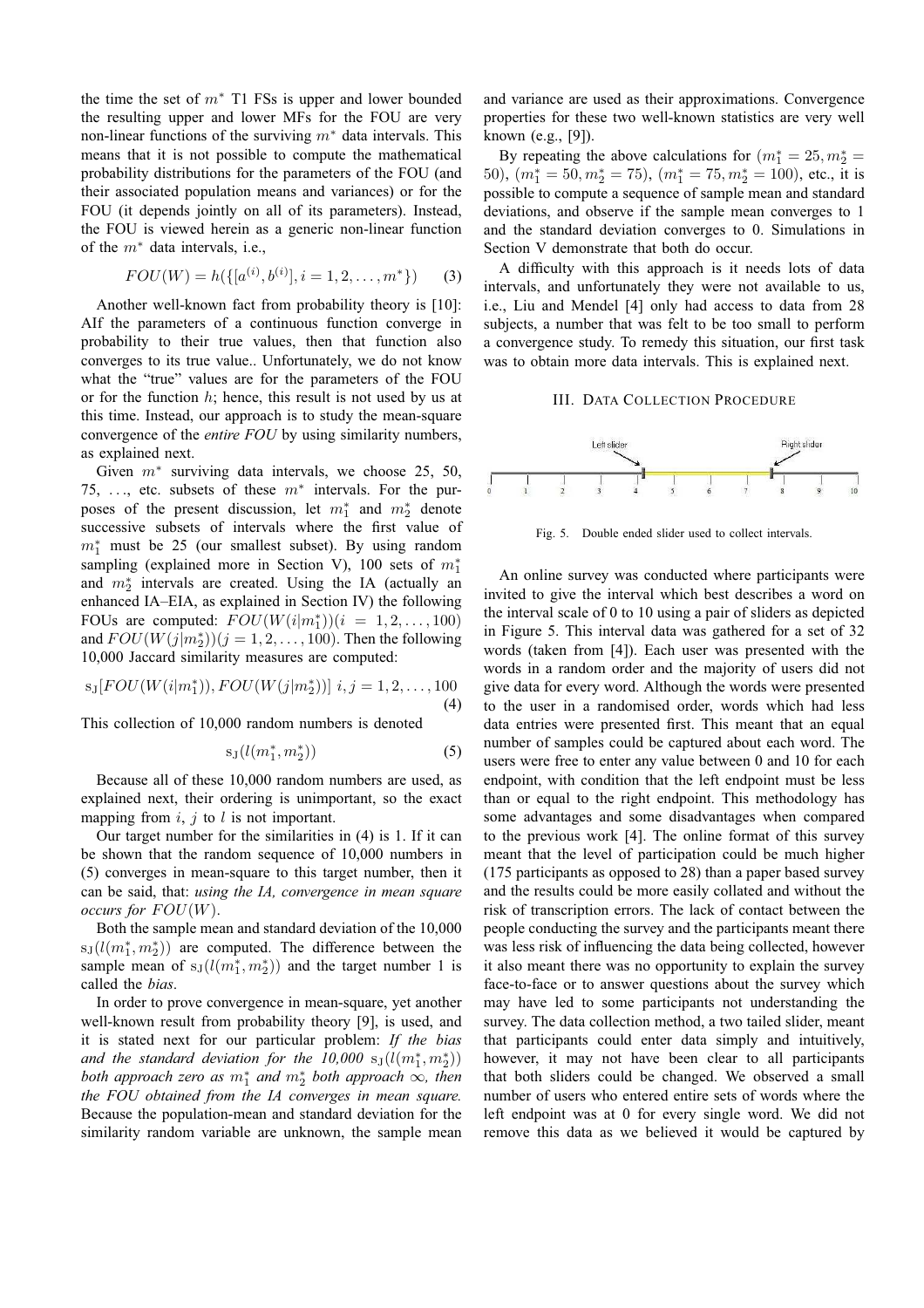the preprocessing stage of the enhanced interval approach method presented next.

# IV. ENHANCED INTERVAL APPROACH

When the IA was applied to the newly collected data we observed that the resulting FOUs were much broader than the ones in [4], something that had not been observed before (Fig. 6(a)). This caused us to examine the data and to re-examine the IA to try and understand why this had happened. One finding from our examination of the collected data was that many of the intervals were much broader than the ones that had been collected from the 28 JPL subjects. The JPL subjects had just completed a class about fuzzy sets and had also received instructions about the survey, whereas the people who took the web-survey had neither of those benefits. One could say that the JPL respondents were knowledgeable about fuzzy sets, whereas the webbased respondents were either less knowledgeable or not knowledgeable at all. A reviewer of the paper felt that the broader FOUs were due to the questions being asked out of a specific context. This is also correct; however, the difficulty with asking the questions in a specific context when one is modifying a general method is that there are an infinite number of contexts. Regardless, the EIA now guards against broad FOUs, something that would be true in or not in a specific context.

We also observed that some of the words seem to have confounded the web-based respondents, especially the term *quite a bit*. Consequently, for the purposes of this study we focused on five words that did not seem to confound those respondents, namely: very small, small, some, large and very large.



Fig. 6. FOUs for the five selected words (a) produced using IA (b) produced using EIA.

A close examination of the IA led us to make some modifications to it, all of which are in the spirit of the original IA but are felt to enhance it, which is why we are referring to our modified IA as the *Enhanced IA (EIA)*.

One of the key pre-processing steps in the IA is called (Stage–4) "Reasonable Interval Processing." Its purpose is commensurate with the adage "Words must mean similar things to different people," that was translated by Liu and Mendel [4] to mean that only overlapping intervals (obtained from the subjects) should be kept. They developed a *Reasonable interval test* that derives from probability theory. Although it did a very good job for the small 28-subject JPL data set, it did a poor job on our much larger data set, because of the very long surviving intervals in the latter. Reflecting further upon the preceding adage, we realized that translating this just into keeping overlapping intervals was an incomplete translation, because if the overlap is small but the lengths of the surviving intervals are long, then there will not be much similarity between the overlapping intervals.



Fig. 7. Diagram for new *Reasonable interval tests.*

A close study of the derivation in [4] revealed that more results could be obtained from it, results that non only ensure overlapping intervals, but also ensure that those intervals are not overly long. Fig. 7 (adapted from Fig. 19a of their paper) depicts the situation. In their derivation, a threshold  $\xi^*$  is determined from probability theory, and they retain only those intervals for which  $a^{(i)} < \xi^*$  and  $b^{(i)} > \xi^*$ . A close examination of the derivation of  $\xi^*$  reveals that their Eq. (A5), whose solution is  $\xi^*$ , can be interpreted geometrically as "ξ<sup>∗</sup> occurs at the intersection of the two normal distributions  $p(a^{(i)})$  and  $p(b^{(i)})$ . Observe that this intersection occurs when  $p(a^{(i)}) = t$  and  $p(b^{(i)}) = t$ intersection occurs when  $p(a^{(i)}) = t$  and  $p(b^{(i)}) = t$ . Observe, also, that this simple equation has three solutions, and not just the one at  $\xi^*$ . The two other solutions occur at

$$
\begin{cases}\na^{(i)} = a^* = m_a - (\xi^* - m_a) = 2m_a - \xi^* \approx 2m_l - \xi^* \\
b^{(i)} = b^* = m_b + (m_b - \xi^*) = 2m_b - \xi^* \approx 2m_r - \xi^* \\
6\n\end{cases}
$$

Where  $m_l$  and  $m_r$  are the mean values of the left and right end-points of the surviving intervals. Consequently, our new *Reasonable interval test* is: Keep only the intervals for which

$$
2m_l - \xi^* \le a^{(i)} < \xi^* < b^{(i)} \le 2m_r - \xi^* \tag{7}
$$

This modification of the *Reasonable interval test* in [4] has added constraints on the lower limit of  $a^{(i)}$  and the upper limit of  $b^{(i)}$ , both of which help to control the breadth of the surviving intervals, as desired.

The EIA has the following steps:

- 1) Data part (Fig. 2):
	- a) Bad data processing: Only intervals with  $0 \le$  $a^{(i)} < b^{(i)} \le 10$  and  $b^{(i)} - a^{(i)} < 10$  are accepted; others are rejected. This step reduces  $n$  interval endpoints to  $n'$  interval endpoints.
	- b) Outlier processing: We perform Box and Whisker tests on  $a^{(i)}$  and  $b^{(i)}$  first, and then on  $L^{(i)}$  $= b^{(i)} - a^{(i)}$ , i.e., we first compute  $Q_a(.25)$ ,<br> $Q_{(75)}$ ,  $IQR_{(75)}$ ,  $Q_{(75)}$ ,  $Q_{(75)}$ , and  $IQR_{(75)}$  $Q_a(.75)$ ,  $IQR_a$ ,  $Q_b(.25)$ ,  $Q_b(.75)$  and  $IQR_b$ based on the data from Step 1, and then keep only intervals satisfying

$$
a^{(i)} \in [Q_a(.25) - 1.5IQR_a, Q_a(.75) + 1.5IQR_a]
$$
\n(8)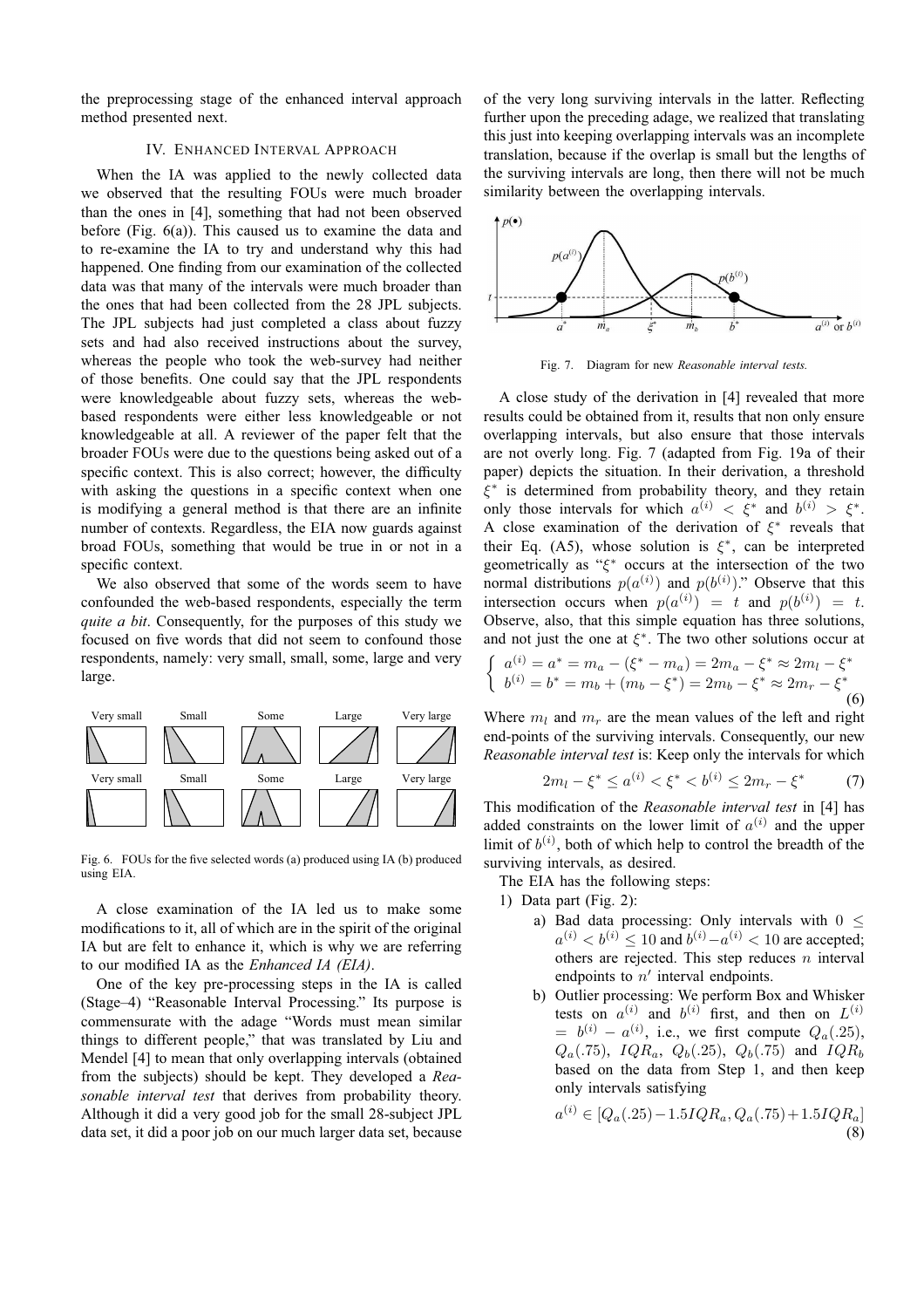$$
b^{(i)} \in [Q_b(.25) - 1.5IQR_b, Q_b(.75) + 1.5IQR_b]
$$
\n(9)

This step reduces  $n'$  interval endpoints to  $n''$ interval endpoints. We then compute  $Q_L(.25)$ ,  $Q_L(.75)$ , and  $IQR_L$  based on the remaining  $n''$ intervals, and keep only intervals satisfying

$$
L^{(i)} \in [Q_L(.25) - 1.5IQR_L, Q_L(.75) + 1.5IQR_L]
$$
\n(10)

Where  $Q_a(.25)$  and  $Q_a(.75)$  are the first and third quartile range of the lower limit  $a^{(i)}$ , similarly  $Q_b(.25)$  and  $Q_b(.75)$  are the first and third quartile range of  $b^{(i)}$  and  $IQR_a$  and  $IQR_b$  are the interquartile ranges of  $a^{(i)}$  and  $b^{(i)}$ . This step reduces  $n''$  interval endpoints to  $m'$  interval endpoints.

Note that in the original IA these three tests are performed simultaneously. Here we separate the test on the length of the intervals from the tests on the endpoints because outliers for  $a^{(i)}$  and  $b^{(i)}$  can make  $IQR_L$  so large that  $Q_L(.25) - 1.5IQR_L$ can be negative, in which case the Box and Whisker test on  $L^{(i)}$  is not effective for removing short-length intervals that contribute to a small LMF.

c) Tolerance limit processing: We perform tolerance limit processing on  $a^{(i)}$  and  $b^{(i)}$  first, and then on  $L^{(i)} = b^{(i)} - a^{(i)}$ . For the former, we keep only intervals satisfying

$$
a^{(i)} \in [m_a - k\sigma_a, m_a + k\sigma_a]
$$
 (11)

$$
b^{(i)} \in [m_b - k\sigma_b, m_b + k\sigma_b]
$$
 (12)

where  $k$  is determined such that one can assert with 95% confidence that the given limits contain at least 95% of the subject data intervals. This step reduces  $m'$  interval endpoints to  $m^*$  interval endpoints. We then compute  $m<sub>L</sub>$  and  $\sigma<sub>L</sub>$  based on the remaining data and keep only intervals satisfying

$$
L^{(i)} \in [m_L - k'\sigma_L, m_L + k'\sigma_L]
$$
 (13)

where

$$
k' = \min(k_1, k_2, k_3)
$$
 (14)

in which  $k_1$  is determined such that one can assert with 95% confidence that  $[m_L - k' \sigma_L, m_L + k' \sigma_L]$ <br>contains at least 95% of  $L^{(i)}$  and contains at least 95% of  $L^{(i)}$ , and

$$
k_2 = m_L / \sigma_L \tag{15}
$$

$$
k_3 = (10 - m_L) / \sigma_L \tag{16}
$$

(15) ensures that  $m_L - k' \sigma_L \ge 0$ , and (16) ensures<br>that  $m_L + k' \sigma_L \le 10$ , so that intervals with too that  $m_L + k' \sigma_L \leq 10$ , so that intervals with too small or too large  $I^{(i)}$  can be removed. This small or too large  $L^{(i)}$  can be removed. This step reduces  $m^*$  interval endpoints to  $m^{''}$  interval endpoints.

d) Reasonable-interval processing: We keep only intervals such that (7) is satisfied where  $\xi^*$  is computed by (17)

$$
\xi^* = \frac{(m_b \sigma_a^2 - m_a \sigma_b^2) \pm \sigma_a \sigma_b [(m_a - m_b)^2 + 2(\sigma_a^2 - \sigma_b^2) \log(\sigma_a/\sigma_b)]^{1/2}}{\sigma_a^2 - \sigma_b^2}
$$
\n(17)

This step reduces  $m^{''}$  interval endpoints to  $m^{''}$ endpoints.

In summary, data preprocessing starts with all  $n$  data intervals and ends with  $m$  data intervals, i.e.

$$
n \stackrel{bad\ data\ \textit{data} \ \textit{n'} \ \textit{outliers} \ \textit{m'}}{n \stackrel{otherance}{\longrightarrow} \ \textit{limits} \ \textit{m''} \ \textit{reasonable} \ \textit{interval} \ \textit{m}} \tag{18}
$$

## 2) Fuzzy set part (Fig. 3):

- a) FOU classification: The procedure is the same as that in the original IA. This step reduces  $m$ interval endpoints to  $m^*$  interval endpoints.
- b) Compute the embedded T1 FSs: The formulas are the same as those in the original IA.
- c) Delete inadmissible T1 FSs: The same as the original IA.
- d) Compute the UMF and LMF: The procedures for shoulder FOUs and for the UMF of interior FOUs are correct; however, the procedure for the LMF of interior FOUs needs improvement. Currently it only considers the case that the LMF of an interior FOU is completely determined by the two embedded T1 FSs that also determine the UMF, as shown in Fig. 8(a); however, this is not always true in practice. Three counterexamples are shown in Figs. 8(b), 8(c) and 8(d). The key point is to determine the location and height of the apex, i.e., p and  $\mu_p$  in Figs. 8(a) – (d). Because in practice we usually have fewer than 100 such embedded T1 FSs and the EIA is used off-line, we use exhaustive search to find this apex, i.e., find all possible intersections of left legs with right legs and then choose the apex as the intersection with the minimum height.

Results from the EIA are depicted in Fig. 6(b). Comparing them with the results in Fig. 6(a), it is clear that we have obtained more reasonable looking FOUs from a group of subjects, whose knowledge about fuzzy sets was unknown to us, and who took the survey on the Internet. By reasonable looking FOUs we mean FOUs capture uncertainty about the words but retain the basic shape of a trapezoid or shoulder FOU.

The following Section describes an experiment to test whether the words constructed using this method show stochastic convergence in the mean square.

#### V. STOCHASTIC CONVERGENCE EXPERIMENT

As mentioned above the five words have been chosen for this initial experiment are, in no particular order: *very*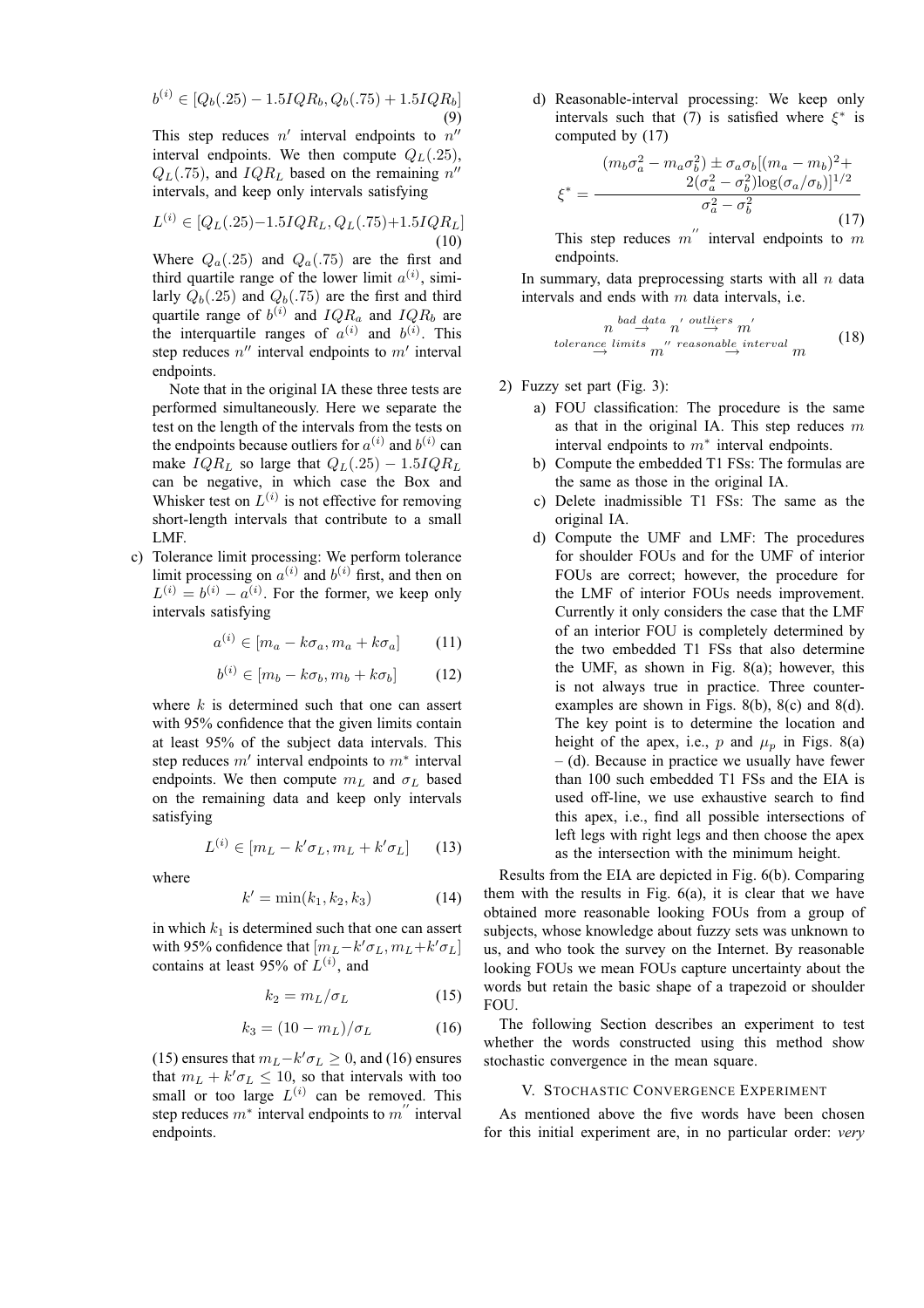

Fig. 8. The four cases for the LMF of an interior FOU.

*small*, *very large*, *some*, *large* and *small*. This first experiment investigates whether the consensus FOU for a word converges when data are collected from enough people i.e., will the constructed word model be identical (or in reality very similar) to a word constructed from data from a different group of people? Table II shows the number of interval data points  $(m<sup>*</sup>)$  which survived the preprocessing steps of the EIA algorithm. The number of surviving data points is dependent on the raw data. In order to conduct

TABLE II NUMBER OF INTERVALS REMAINING AFTER PREPROCESSING.

| Word       | m*  |  |  |
|------------|-----|--|--|
| Very Small | 75  |  |  |
| Small      | 100 |  |  |
| Some       | 44  |  |  |
| Large      | 94  |  |  |
| Very Large | 89  |  |  |

a controlled experiment in terms of the number of data points we first ran the EIA preprocessing steps on all the collected data. This gave us a set of intervals which we knew to be good in the sense that they would contribute to the FOU constructed using all available data. We used this preprocessed data as a pool of intervals from which word FOUs be constructed. We sampled a number of intervals from this pool with replacement; this means that one interval may be selected more than once and with these selected intervals we constructed an a FOU using only the fuzzy set part of the EIA. This procedure, which relies on bootstrapping is followed as it ensures that an exact number of intervals are used to constructed an FOU. Bootstrapping [3] is a method to construct a large dataset from a small dataset, or to construct more datasets from a single dataset, by random sampling with replacement. It can be used for statistical inference, e.g., to estimate the variance of an estimator [3], [2]. Usually the original dataset is the empirical distribution of the observed data, and the underlying assumption is that these observations assume an independent and identical distribution. Bootstrapping has been proven to lead to more accurate estimates of sample mean and variance [3]. It is recommended [1] when the theoretical distribution of a statistic is complicated or unknown, and/or when the sample size is insufficient for straightforward statistical inference. Both conditions are satisfied in our convergence experiment; so, bootstrapping was employed.

The procedure for carrying out this experiment was as follows for each word:

- 1) Perform EIA.
- 2) Construct FOUs using sample sizes of 25, 50, 75, 100, 125, 150, 175 and 200. Repeat this 100 times (bootstrapping was used).
- 3) Compute the similarity, using the Jaccard similarity measure in (2) for each pair of consecutive sample sizes (25 and 50, 50 and 75, etc.) for all 100 realizations (see (4)).
- 4) Calculate the mean and standard deviation of the 10,000 similarity measures for each consecutive similarity pair (see (4) and (5)).

Table III and Table IV respectively give the mean and standard deviation of the similarity values for each consecutive pair for all the words. Figures 9 and 10 show these results graphically.

Observe from these tables and figures that the mean and standard deviation of the similarity functions appear to be converging simultaneously to 1 and 0, which, as explained